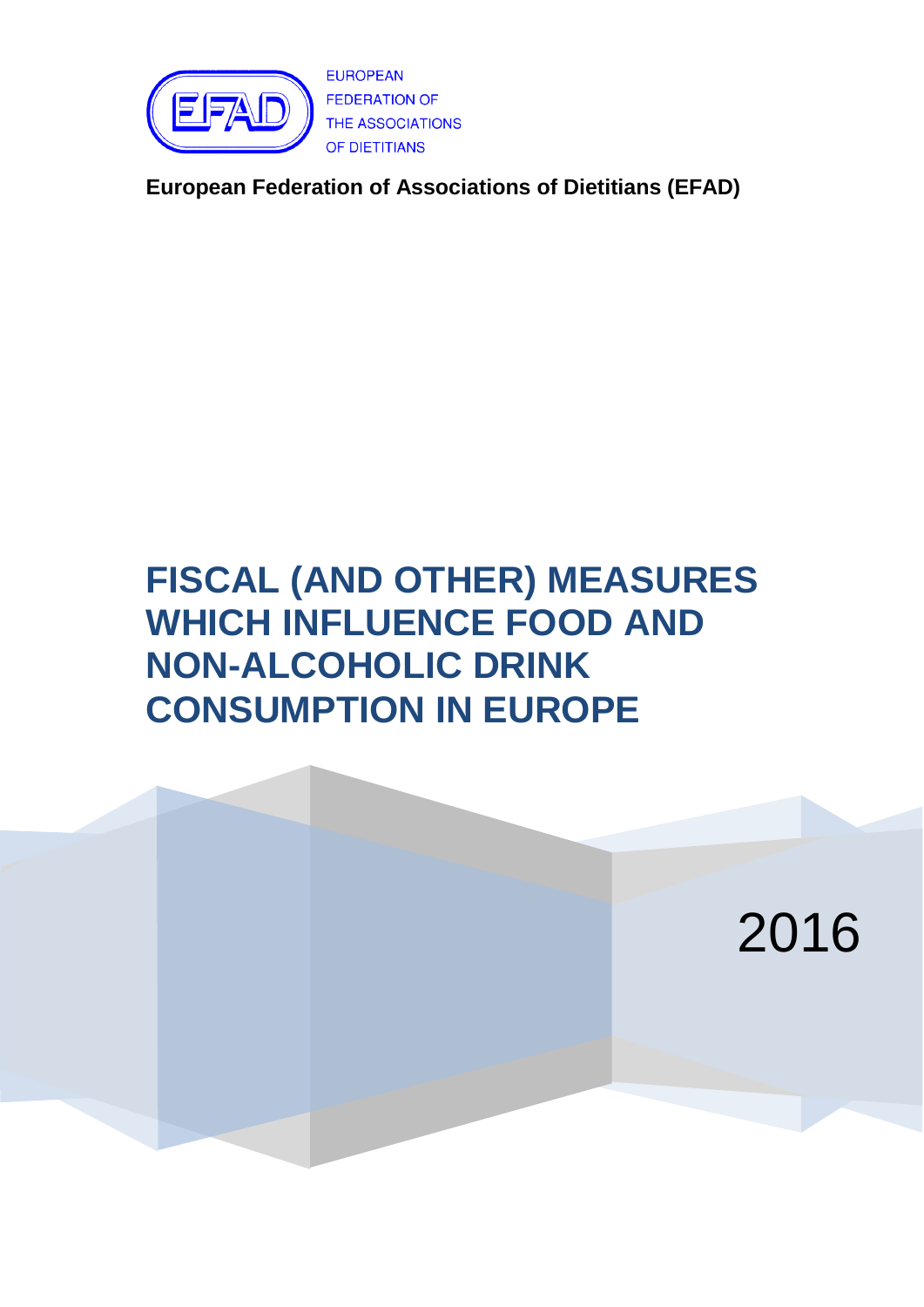## **INDEX**

This is an EFAD discussion paper developed by the European Specialist Dietetic Network for Public Health (ESDN-PH)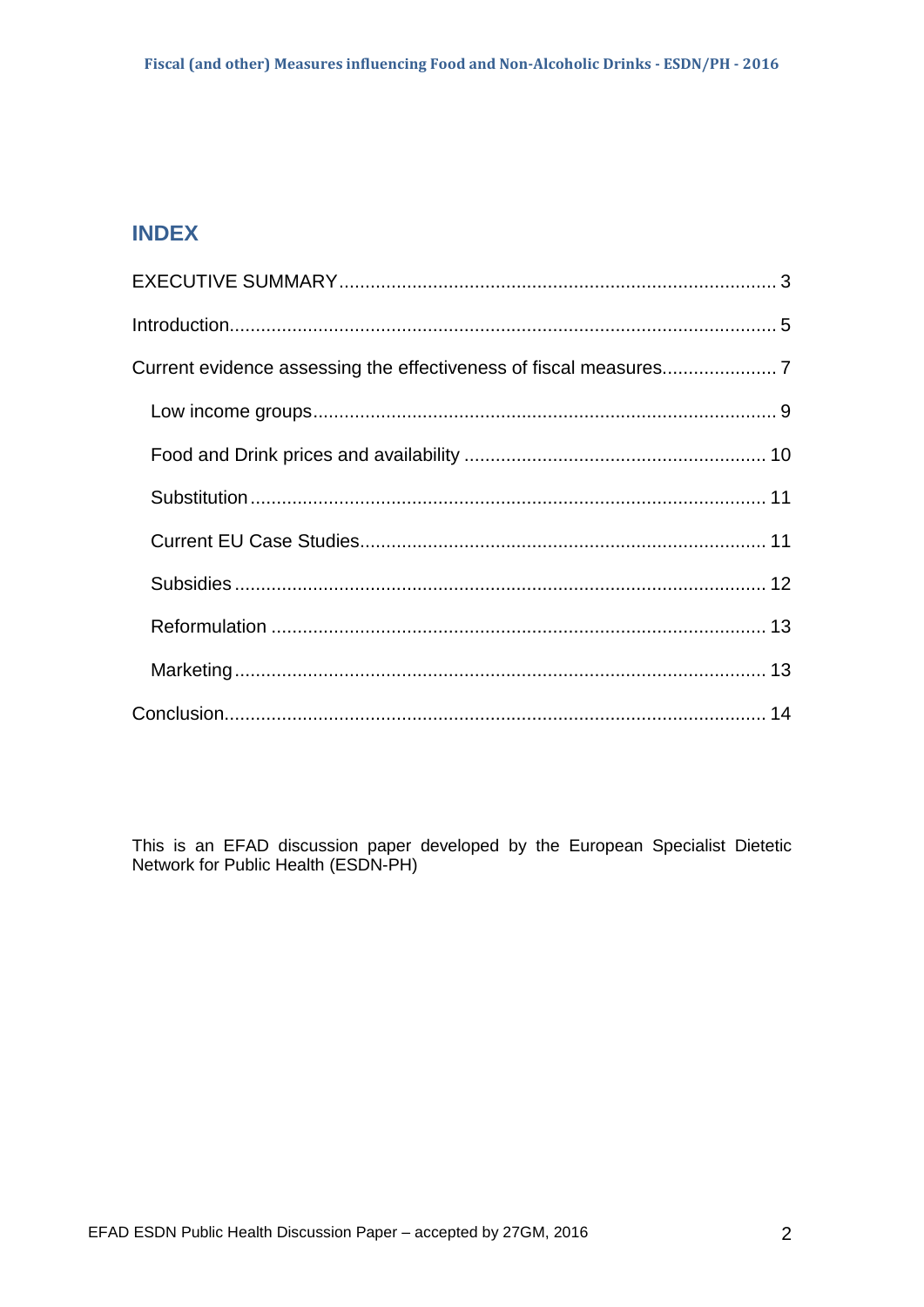## <span id="page-2-0"></span>**EXECUTIVE SUMMARY**

Fiscal measures offer an opportunity to influence subconscious food choice through placing greater taxes on foods with either a high energy density and/or a low nutrient density, examples being foods high in refined sugars and saturated fats. Some innovative work has advocated interventions such as fiscal measuresto try and reverse the increasing trend in obesity prevalence and other non-communicable diseases. Some examples are "Action Plan for implementation of the European Strategy for the Prevention and Control of non-communicable diseases 2012-2016<sup>1</sup>", "European Food and Nutrition Action Plan 2015–2020 $^{2}$ ", "The European Observatory on Health Systems and Policies<sup>3</sup>", or "Using price policies to promote healthier diets. WHO 2015<sup>4</sup>".

An example of how governments are following some of the recommendations given in the proposed policies is the Hungarian Public Health Product Tax. The health impact assessment of the tax affecting sugar-sweetened beverages, energy drinks, confectionery, salted snacks, condiments, flavoured alcohol and fruit jams, was conducted with the support of the WHO Regional Office for Europe in 2013. According to this impact assessment, sales of products subject to the public health tax have fallen by 27%, with a 20–35% decrease in consumption observed. An additional benefit observed has been the response of manufacturers in removing entirely, or substantially reducing, the taxed ingredient in their products through reformulation.Also in France, tax on sugar- and artificially-sweetened beverages, was adopted in 2011. The tax generates revenues of almost €280 million per year and its alignment with the goals of reducing overweight and obesity have been noted, particularly with regard to childhood and adolescent obesity. Sugar-sweetened beverage sales have decreased by 3.3% due to the tax $5$ .

Assessing the effectiveness of fiscal measures is difficult,given uncertainties over product substitution and compensatory behaviours, which nutrients to tax, the size of the tax to be implementedand calculation of resulting health outcomes. Levied taxes could motivate industry to reformulate. A specific tax (sugar, salt etc.) provides a stronger incentive to reformulate products as manufacturers can lower the impact a tax has on their cost by reducing or removing the taxed ingredient.

The systematic review by Eyles (2012) "Food Pricing Strategies, Population Diets, and Non-Communicable Diseases: A Systematic Review of Simulation Studies", found that a 10% increase in the price of soft drinks could decrease consumption anywhere from 1% to 24%, and that for foods high in saturated fat, for every 1% increase in price, energy intake from saturated fat could fall by 0.02%, but concluded that given the

<u>http://www.euro.who.int/\_\_data/assets/pdf\_file/0008/253727/64wd14e\_FoodNutAP\_140426.pdf</u><br><sup>3</sup> Promoting Health, Preventing Disease The Economic Case. The European Observatory on Health Systems and

Policies. Executive summary 2015. [http://www.euro.who.int/\\_\\_data/assets/pdf\\_file/0006/283695/Promoting-Health-](http://www.euro.who.int/__data/assets/pdf_file/0006/283695/Promoting-Health-Preventing-Disease-Economic-Case-Executive-Summary.pdf?ua=1)[Preventing-Disease-Economic-Case-Executive-Summary.pdf?ua=1](http://www.euro.who.int/__data/assets/pdf_file/0006/283695/Promoting-Health-Preventing-Disease-Economic-Case-Executive-Summary.pdf?ua=1)

Using price policies to promote healthier diets. World Health Organization 2015.

<http://www.euro.who.int/en/publications/abstracts/using-price-policies-to-promote-healthier-diets>

<sup>5</sup>Interventions to change relative prices of food through taxes and subsidies. Evaluation of the implementation of the Strategy for Europe on Nutrition, Overweight and Obesity related health issues CASE STUDY REPORTS. [http://ec.europa.eu/health/nutrition\\_physical\\_activity/docs/pheiac\\_nutrition\\_strategy\\_evaluation\\_case\\_study\\_en.pdf](http://ec.europa.eu/health/nutrition_physical_activity/docs/pheiac_nutrition_strategy_evaluation_case_study_en.pdf)

 $<sup>1</sup>$  Action Plan for implementation of the European Strategy for the Prevention and Control of Noncommunicable</sup> Diseases 2012−2016. http://www.euro.who.int/\_\_data/assets/pdf\_file/0003/147729/wd12E\_NCDs\_111360\_revision.pdf

<sup>2</sup> European Food and Nutrition Action Plan 2015–2020. REGIONAL COMMITTEE FOR EUROPE 64th SESSION Copenhagen, Denmark, 15–18 September 2014.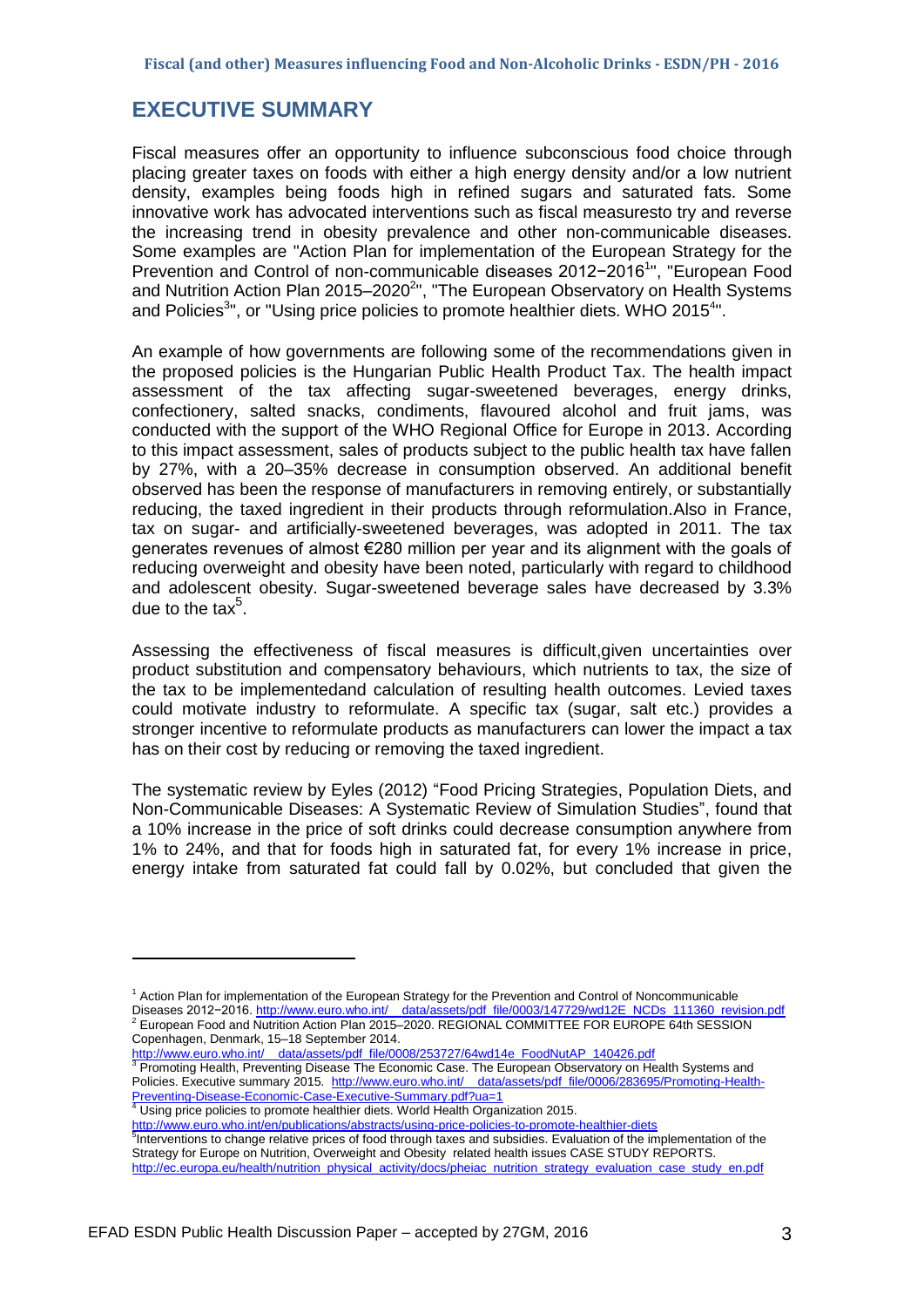limitations of the current evidence, robust evaluations must be planned when food pricing policies are implemented by governments $6$ .

The European Commission Evaluation of the implementation of the Strategy for Europe on Nutrition, Overweight and Obesity related health issues - CASE STUDY REPORTS<sup>7</sup>, suggests that any alterations in consumption patterns, taking into consideration industry responses and the impact of product substitution, may potentially have an impact on public health.

As health motivated food taxes are a relatively recent policy initiative and public health studies require long-term data to assess effects on diet, obesity and noncommunicable diseases, impacts of food taxes on public health will need to be further researched and assessed over the longer term.

Addressing health inequalities is of great importance and thus it is important to fully understand the impact that fiscal measures on food and drinks would have on people/families with lower incomes.OECD published a report in 2010, which found that fiscal measures are the only intervention producing consistently larger health gains in lowsocioeconomic status groups<sup>8</sup>. Although there is much controversy over this issue, the evidence available suggests that diets and diet-related health might improve by changing the relative price of superfluous foods by improving the affordability of healthy food.

The introduction of fiscal measures on certain nutrients should be introduced alongside other initiatives which aim to reduce the consumption of foods and drinks high in sugars and saturated fat. For example there should be better regulation on the aggressive marketing and promotion of foods and drinks high in sugars and saturated fat – particularly where the marketing targets children as well an increasing guidance and counseling behavior patterns of the public.

Since the food choices don't depend solely on the will of the citizen, the food and nutrition policies should be able to establish a compromise between strategies promoting the empowerment of citizens for healthy food choices and promoting thus the autonomy of individuals, in which the participation of public health dietitians is key.

All dietitians and especially Public health dietitians also have a role to play in ensuring that fiscal measures achieve their potential in promoting healthier diets through the provision of strong educational strategies to ensure compensatory behaviours do not occur which limit the beneficial impact. Also the profession strongly supports the use of revenues generated to subsidise healthier foods, particularly fruit and vegetables, and the provision of clean drinking water for all school children. Revenues generated could also be spent on national public health programmes which aim to reduce the prevalence of obesity and other non-communicable diseases.

It is acknowledged that all relevant stakeholders in advance of their introduction should have discussed all fiscal measures and that National Dietetic Associations and higher educational institutions should be included as key stakeholders, alongside other NGOs and the food industry, although they may have divergent positions.

<sup>&</sup>lt;sup>6</sup>Eyles, H. et al: Food Pricing Strategies, Population Diets, and Non-Communicable Diseases: A Systematic Review of Simulation Studies. PLOS Medicine, December 2012.

<sup>&</sup>lt;sup>7</sup>Interventions to change relative prices of food through taxes and subsidies.Evaluation of the implementation of the Strategy for Europe on Nutrition, Overweight and Obesity related health issues CASE STUDY REPORTS. [http://ec.europa.eu/health/nutrition\\_physical\\_activity/docs/pheiac\\_nutrition\\_strategy\\_evaluation\\_case\\_study\\_en.pdf](http://ec.europa.eu/health/nutrition_physical_activity/docs/pheiac_nutrition_strategy_evaluation_case_study_en.pdf)<br><sup>8</sup>Sassi, F.: Obesity and the Economics of Prevention: Fit not Fat. OECD, 2010, p. 206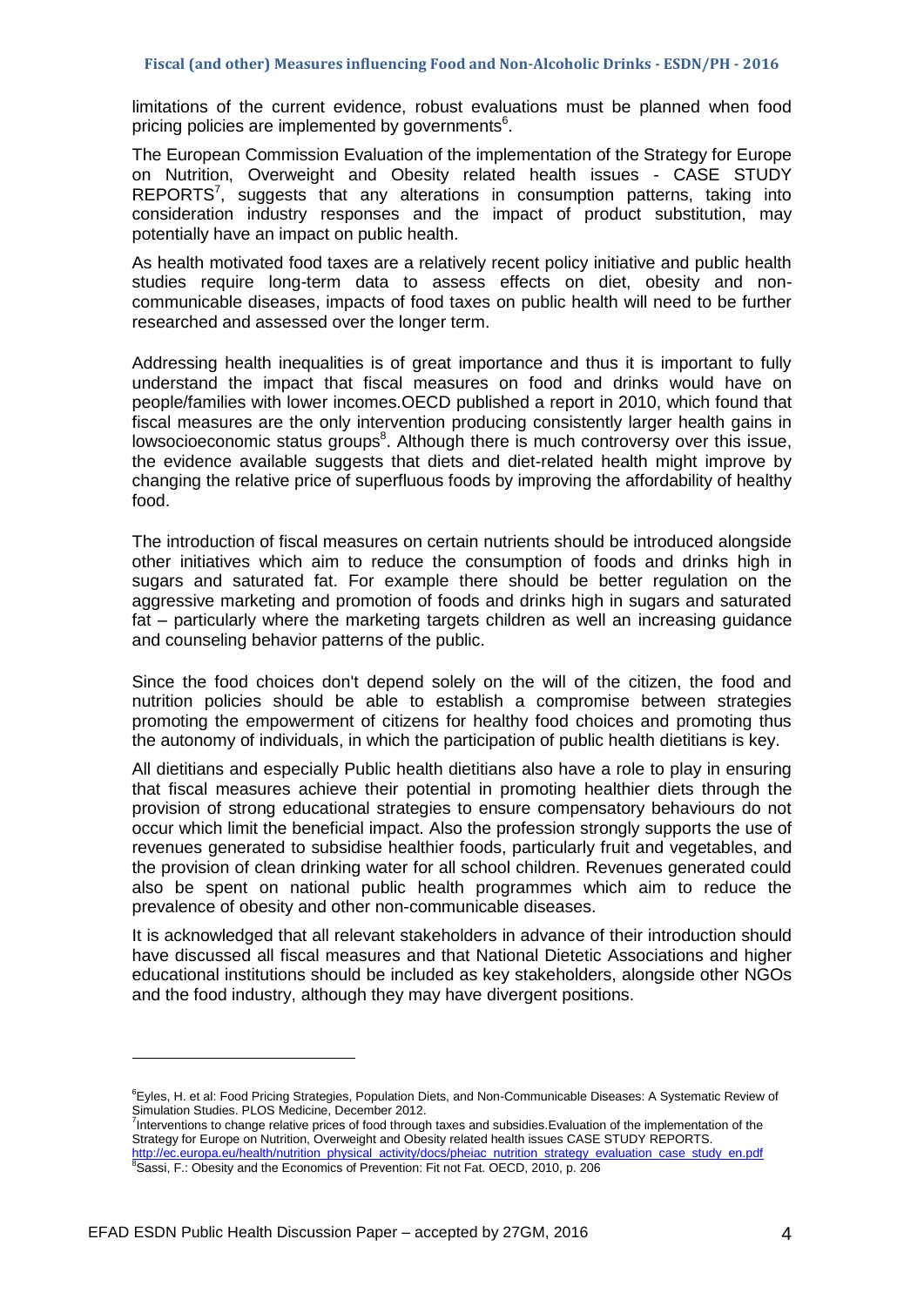## <span id="page-4-0"></span>**Introduction**

There has been significant growth in political, public, media, and academic interest in taxes and subsidies to encourage healthy food consumption. The Global Burden of Disease Study<sup>9</sup> and related studies report an unhealthy diet is the leading risk for death and disability globally. Given the evidence associating diet and non-communicable diseases (NCDs), international and national health bodies including the World Health Organization and United Nations have called for population health interventions to improve diet as a means to reduce NCDs. One of the proposed interventions is to ensure healthy foods/beverages are more accessible and more affordable to purchasers and unhealthy ones less accessible and affordable via a fiscal policy, namely taxation and subsidies.An unhealthy diet is described as one that is high in salt, sugars, saturated and trans fats, low fibre foods and high-sugar drinks as such foods contribute to NCDs and other health problems. For a healthier diet, less of our energy intake should come from saturated and trans fats, less from sugar and salt but an increased consumption of vegetables, fruits, legumes, whole-grains and nuts<sup>10</sup>. As a proportionate response to the current economic crisis in diet-related ill health, the application of additional taxes on foods known to be 'unhealthy' and subsidies on foods which contribute to a healthy diet could be part of a package of public health policies to reverse the current rates of obesity and  $NCDs^{11},$  12.

Acombination of measures involvingfood-related policies, regulation and improved access to health-relevant information are likely to be more cost-effective than any one measure in isolation<sup>13</sup>. Food-related policy measures, besides fiscal measures dependent on particular food components, include restriction of food-related marketing practices, nutrition education, reformulation strategies, information campaigns and food and nutrition labelling.*<sup>14</sup>* What is likely to determine the public acceptance of any fiscal measures introduced isclearly related to communication of the purpose of a tax and its potential benefits – including how revenues may be used to support health services or health programmes or to subsidise healthy foods<sup>15</sup>.

Whilst fiscal measuresare refuted by the food industry, some parts of civil society are claiming that food taxes could improve health and revenues raised could be used to support importantpublic health policies.Taxes on food and drinks are a cost-effective policy intervention as they are relatively easy to implement and are able to influence people's behaviour in the shortest time<sup>16</sup>. However, there is much controversy over this issue.The scientific evidence, showing that taxes and subsidies have enough potential power to influence the consumers' decisions and may be used to incentivize healthy

<sup>9</sup> Forouzanfar MH, Alexander L, Anderson HR, Bachman VF, Biryukov S, Brauer M, Global, regional, and national comparative risk assessment of 79 behavioral, environmental and occupational, and metabolic risks or clusters of risks in 188 countries, 1990-2013: a systematic analysis for the Global Burden of Disease Study 2013. The Lancet. 2015 Sep

<sup>11.</sup>doi: 10.1016/S0140-6736(15)61455-6. <sup>10</sup>World Heart Federation. Unhealthy Diet. [www.worldheart.org](http://www.worldheart.org/)

<sup>11</sup>What is the role of health-related food duties? A report of a National Heart Forum meeting held on 29 June 2012 <sup>12</sup>Overcoming obesity: An initial economic analysis. Discussion paper. McKinsey Global Institute. November 2014 <sup>13</sup> Promoting Health, Preventing Disease The Economic Case. The European Observatory on Health Systems and Policies.Executive summary 2015. http://www.euro.who.int/ data/assets/pdf file/0006/283695/Promoting-Health-

[Preventing-Disease-Economic-Case-Executive-Summary.pdf?ua=1](http://www.euro.who.int/__data/assets/pdf_file/0006/283695/Promoting-Health-Preventing-Disease-Economic-Case-Executive-Summary.pdf?ua=1)<br><sup>14</sup>Research priorities towards 2050. Towards healthier eating: integrated policy-making. Provide a framework to design, monitor and evaluate policies in J R C F O R E S I G H T S T U D Y. Tomorrow's Healthy Society. Research Priorities for Foods and Diets. 2014. Final Report[. https://ec.europa.eu/jrc/sites/default/files/jrc-study-tomorrow-healthly-](https://ec.europa.eu/jrc/sites/default/files/jrc-study-tomorrow-healthly-society.pdf)

<sup>&</sup>lt;u>[society.pdf](https://ec.europa.eu/jrc/sites/default/files/jrc-study-tomorrow-healthly-society.pdf)</u><br><sup>15</sup>Thow et al. (2010) Bull World Health Org. 88: 609-614

<sup>&</sup>lt;sup>16</sup>A Children's Future Fund - How food duties could provide the money to protect children's health and the world they grow up in[. http://www.sustainweb.org/publications/?id=263](http://www.sustainweb.org/publications/?id=263)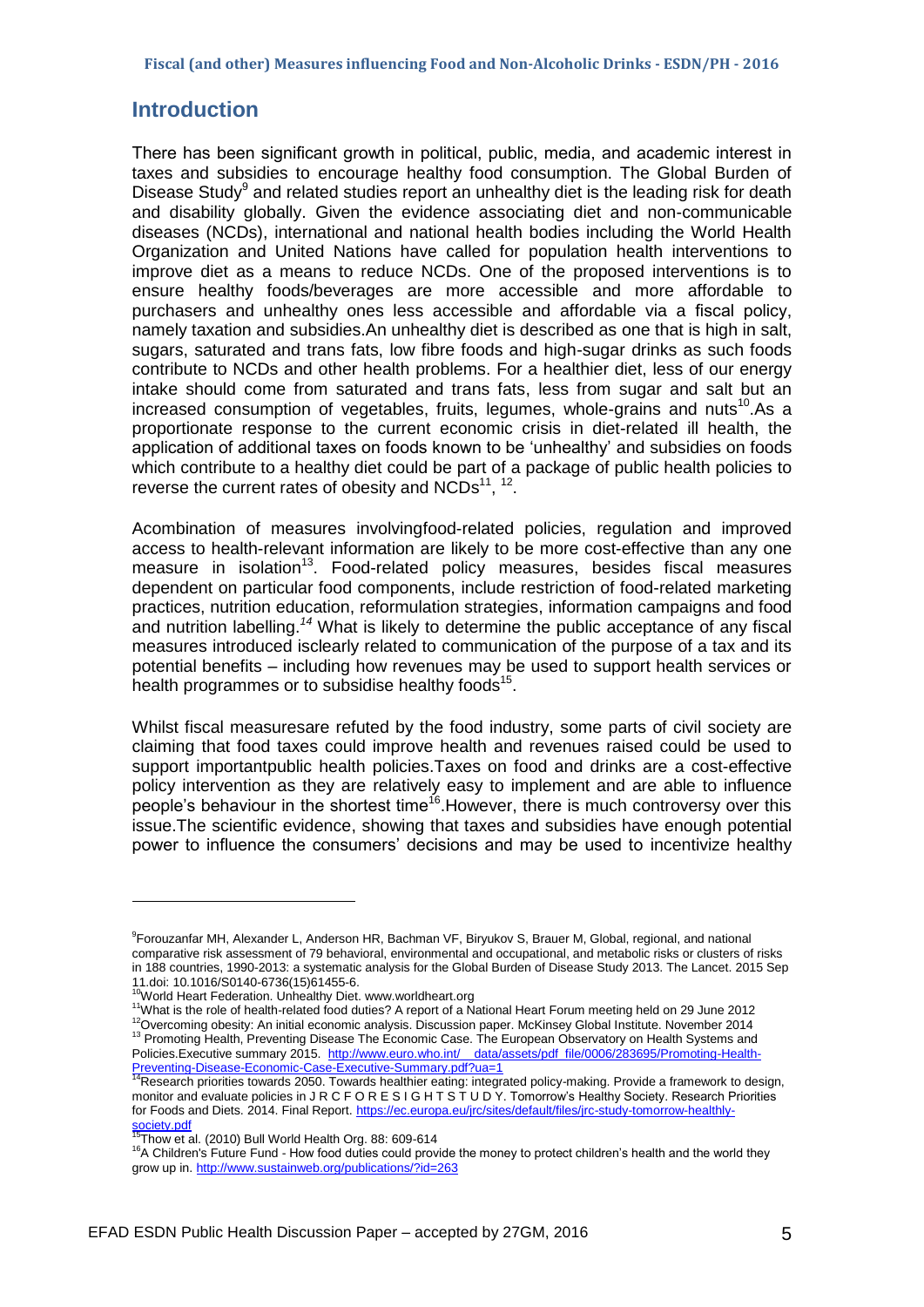eating at the population level, is mainly based on studies using predictive modelling techniques.

As health motivated food taxes are a relatively recent policy initiative and public health studies require long-term data to assess effects on diet, obesity and noncommunicable diseases, impacts of such fiscal measures on public health nutrition will need to be further researched and assessed over the longer term.

## **Health policies encouraging the use of fiscal measures in Europe.**

The WHO and other groups monitoring systems and health policies in Europe have posed strategies and action plans that include the use of fiscal measures (taxes and subsidies).Fiscal measures can form part of a broader package of measures that can help to contain and prevent obesity and NCDsare shown below:

- **Action Plan for implementation of the European Strategy for the Prevention and Control of Non-Communicable Diseases 2012−2016**<sup>17</sup> . Priority interventions: Promoting healthy consumption via fiscal and marketing policies. *Goal: To use fiscal policies and marketing controls to full effect to influence demand for tobacco, alcohol and foods high in saturated fats, trans fats, salt and sugar. Outcome measures: reduced obesity and other Non-Communicable Diseases. Process measures: promotion of healthier diets via food pricing, labelling and marketing controls. Rationale: Marketing of processed food, with its "hidden" sugars, salt and excessive saturated fats, especially to children, and their increased availability are contributing to the alarming increase in the prevalence of overweight and obesity among children and adults reported in Europe, particularly for those with a lower socioeconomic status (SES). Actions. Build the case for fiscal mechanisms to support healthy choices and explore the use of revenues from these taxes to funding sustainable structures for health promotion.*
- **European Food and Nutrition Action Plan 2015–2020**. Create healthy food and drink environments. Consider economic tools, including supply chain incentives, targeted subsidies and taxes, to promote healthy eating, with due consideration to the overall impact on vulnerable groups<sup>18</sup>.
- **The European Observatory on Health Systems and Policies**. Promoting Health, Preventing Disease: The Economic Case. 2015. Governments can have a major impact on making people'sbehaviours healthier by raising the price of unhealthy choices and making them less affordable, by regulating business conduct in ways that would limit commercial influences on individual choices and ensure that healthier products are placed on the market and by informing and educating people about healthier lifestyles.<sup>19</sup>
- **Using price policies to promote healthier diets. WHO 2015.**The costs to society (external costs) of frequent consumption of products rich in energy,

<sup>&</sup>lt;sup>17</sup> Action Plan for implementation of the European Strategy for the Prevention and Control of Non-communicable Diseases 2012−2016. http://www.euro.who.int/\_\_data/assets/pdf\_file/0003/147729/wd12E\_NCDs\_111360\_revision.pdf 18 European Food and Nutrition Action Plan 2015–2020. REGIONAL COMMITTEE FOR EUROPE 64th SESSION Copenhagen, Denmark, 15–18 September 2014.

<sup>&</sup>lt;u>http://www.euro.who.int/\_\_data/assets/pdf\_file/0008/253727/64wd14e\_FoodNutAP\_140426.pdf</u><br><sup>19</sup> Promoting Health, Preventing Disease The Economic Case. The European Observatory on Health Systems and Policies.Executive summary 2015. http://www.euro.who.int/ data/assets/pdf\_file/0006/283695/Promoting-Health-[Preventing-Disease-Economic-Case-Executive-Summary.pdf?ua=1](http://www.euro.who.int/__data/assets/pdf_file/0006/283695/Promoting-Health-Preventing-Disease-Economic-Case-Executive-Summary.pdf?ua=1)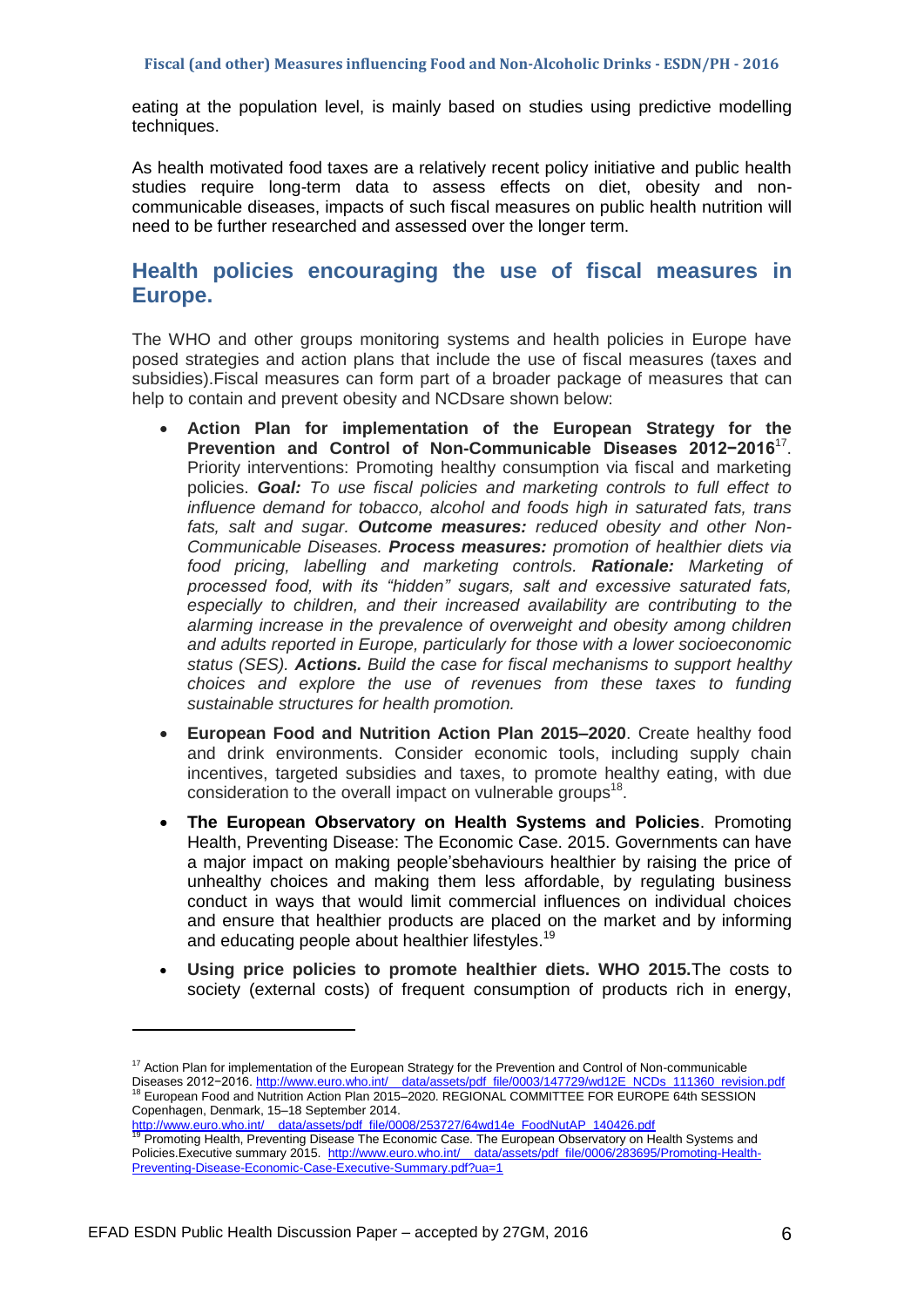sugar, salt, trans fatty acids or saturated fat may be significant but not reflected in either the private costs of producing the product or the price that the consumer pays. Such "market failure", provides economic justification for government intervention in order to increase the price of the product through taxation to reduce demand. It seems reasonable to infer that diets and dietrelated health and well-being might be improved by changing the relative price of non-core foods by improving the affordability of core foods such as fruit and vegetables and whole grain products $^{20}$ .

## <span id="page-6-0"></span>**Current evidence assessing the effectiveness of fiscal measures.**

Assessing effectiveness of fiscal measures is difficult in the absence of relevant data. The findings on health effects of the modelling / simulation literature are not conclusive. There are two key reasons why results from academic literature are diverse and inconclusive: uncertainties over product substitution and calculation method of health effects and perhaps also the fact that the size of the tax makes a difference to the results reported.

A review undertaken as part of the EATWELL project<sup>21</sup> suggests that the impact would depend on a number of factors including, how the tax is imposed (e.g. on single nutrients or simultaneously on several nutrients), the structure of the market, and potential for substitution (which tends to happen within, rather than between food groups). The review also suggests that taxation rates need to be sufficiently high (at least 20%) to have a significant impact on consumption<sup>22</sup>. In another review<sup>23</sup> undertaken as part of the EATWELL project the main conclusion is that while many fiscal measures have been accompanied by some quantitative evaluation of their effectiveness, in most cases these evaluations have been limited to addressing changes in attitudes, which do not necessarily translate into healthier eating and improved nutritional status. The actual behavioural responses have rarely been monitored for a period long enough to establish the success or failure of the interventions. Even if comprehensive simulation studies exist, these are often based on fragmented evidence and inadequate data. Thus, there is a growing demand for studies that provide a systematicassessment of different types of interventions, where the policy outcome is evaluated in relation to a counterfactual benchmark $^{24}$ .

The systematic review of modelling studies, Food Pricing Strategies, Population Diets, and Non-Communicable Diseases: A Systematic Review of Simulation Studies', predictsthat a 10% increase in the price of soft drinks could decrease consumption anywhere from 1% to 24%, and that for foods high in saturated fat, for every 1% increase in price, energy intake from saturated fat could fall by 0.02%, but concluded that given the limitations of the current evidence, robust evaluations must be planned

- <sup>1</sup>Pérez-Cueto FJ, Aschemann-Witzel J, Shankar B, Brambila-Macias J, Bech-Larsen T, Mazzocchi M. et al. Assessment of evaluations made to healthy eating policies in Europe: a review within the EATWELL Project. [Public](http://journals.cambridge.org/action/displayJournal?jid=PHN)  [Health Nutrition](http://journals.cambridge.org/action/displayJournal?jid=PHN) / Volume 15 / Issue 08 / August 2012, pp 1489-1496
- <sup>22</sup>Mytton, O., Clarke, D., Rayner, M.: Taxing unhealthy food and drinks to improve health, BMJ 2012; 344:e2931 23Cornelson L, Carriedo, A. (2013) health-related taxes on food and beverages. Food research Collaboration.

 $20$  Using price policies to promote healthier diets. World Health Organization 2015.

http://www.euro.who.inten/publications/abstracts/using-price-policies-to-promote-healthier-diets<br>21Décese Custo Ethnic antiernal with a strategy and a strategy of promote-healthier-diets

<sup>24</sup>Capacci, S., Mazzocchi, M., Shankar, B., BrambilaMacias, J., Verbeke, W., Pérez-Cueto, F. J., Kozioł-Kozakowska, A., Piórecka, B., Niedzwiedzka, B., D'Addesa, D., Saba, A., Turrini, A., Aschemann-Witzel, J., Bech-Larsen, T., Strand, M., Smillie, L., Wills, J. and Traill, W. B. (2012), Policies to promotehealthyeating in Europe: a structuredreview of policies and theireffectiveness. NutritionReviews, 70: 188–200. doi: 10.1111/j.1753-4887.2011.00442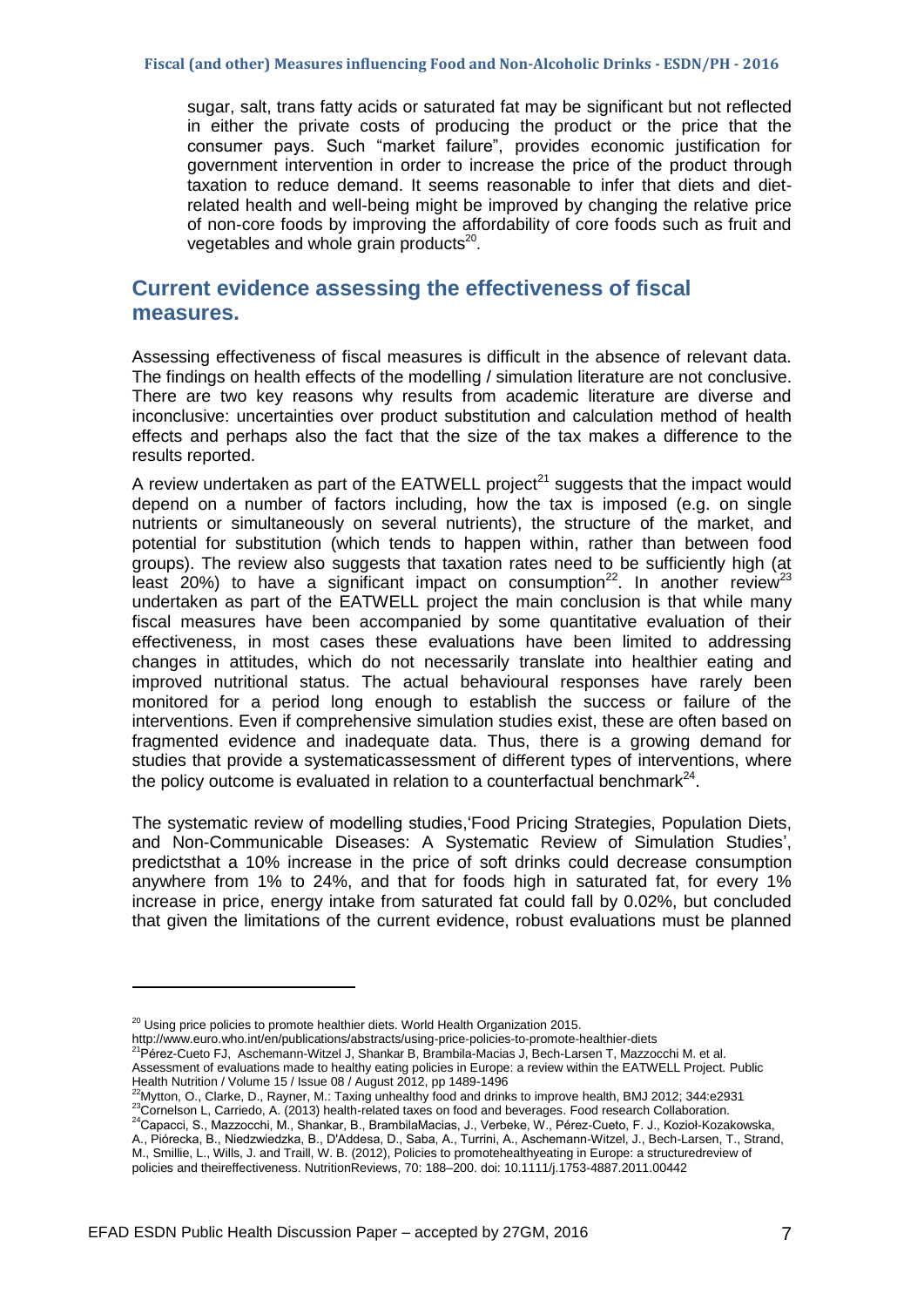when food pricing policies are implemented by governments<sup>25</sup>. To maximize success and effect, a recent review suggests that food taxes and subsidies should be a minimum of 10 to 15% and preferably used in tandem $^{26}$ .

Regarding health outcomes resulting from food taxes the European Commission Evaluation of the implementation of the Strategy for Europe on Nutrition, Overweight and Obesity related health issues - CASE STUDY REPORTS $27$ , gave real examples from different countries and suggests that any alterations in consumption patterns, taking into consideration industry responses and the impact of product substitution, may potentially have an impact on public health.

The report "Impact of food taxes on consumption. How do food taxes impact the consumption of foods with a high percentage in fat, salt and sugar? Food taxes and their impact on competitiveness in the agri-food sector<sup>28</sup>", found that food taxes in general achieve a reduction in the consumption of the taxed products and as a result, consumers may instead purchase similar non-taxed or less heavily taxed items. It also shows that consumers may simply buy cheaper brands of the taxed products, thus potentially not lowering their consumption of the ingredient the tax aims to target (i.e. salt, sugar or fat). However, the report has not focused on public health implications as a primary objective, which could influence the results, and furthershow trends that have been proved by simulation model studies, that taxes could play a role in health policies, such as the increase in vegetables oils in DK replacing solid fats.

Although the predictive value of modelling is limited, it helps to bridge the gap from economic theory and experimental settings to forecast potential outcomes in real-world settings and can highlight key considerations for policy design.When considered collectively the evidence available shows, with reasonablelevels of confidence, that both individual consumers and population groups respond as predicted, and that targeted taxes and subsidies have the potential to influence the decisions that consumers make and can be used to incentivize healthy eating at the population level.The size and nature of the effect varies significantly, however, depending on the size and target of the price change $^{29}$ .

In the case of sugar-sweetened beverages (SSB), it is suggested that three factors are considered in the implementation of a tax: 1. obesity prevalence, which would determine the size of the policy's target population; 2. SSB consumption levels in the general population, as the taxes would mainly affect those who consume SSBs regularly; and 3. any existing baseline taxes on SSBs. In a comparison made with data from 19 countries, it was reported that fiscal measures may be more effective in reducing obesity prevalence where existing obesity prevalence and SSB consumption levels are high<sup>30</sup>. In Mexico, a country leading in the consumption of SSB (163L/person/year) and with high rates of obesity (up to 70% of the adult population), after the implementation of a 10% tax, the purchase of SSBs in lowest SES groups was

Nutrition. 2015 Jun;31(6):787-95.<br><sup>27</sup>Interventions to change relative prices of food through taxes and subsidies.Evaluation of the implementation of the Strategy for Europe on Nutrition, Overweight and Obesity related health issues CASE STUDY REPORTS. http://ec.europa.eu/health/nutrition\_physical\_activity/docs/pheiac\_nutrition\_strategy\_evaluation\_case\_study\_en.pdf 28Impact of food taxes on consumption. How do food taxes impact the consumption of foods with a high percentage in

fat, salt and sugar? Food taxes and their impact on competitiveness in the agri food sector.<br><sup>29</sup>Using price policies to promote healthier diets. World Health Organization 2015.

.

<http://www.euro.who.int/en/publications/abstracts/using-price-policies-to-promote-healthier-diets><br>30 Liou M. Technicistic Hypublications/abstracts/using-price-policies-to-promote-healthier-diets

<sup>&</sup>lt;sup>25</sup>Eyles, H. et al: Food Pricing Strategies, Population Diets, and Non-Communicable Diseases: A Systematic Review of Simulation Studies. PLOS Medicine, December 2012.

 $^{26}$ Niebylski ML et al.Healthy food subsidies and unhealthy food taxation: A systematic review of the evidence.

<sup>&</sup>lt;sup>0</sup>J.Jou, W.Techakehakij. International application of sugar-sweetened beverage (SSB) taxation in obesity reduction: Factors that may influence policy effectiveness in country-specific contexts. Health Policy 107 (2012) 83– 90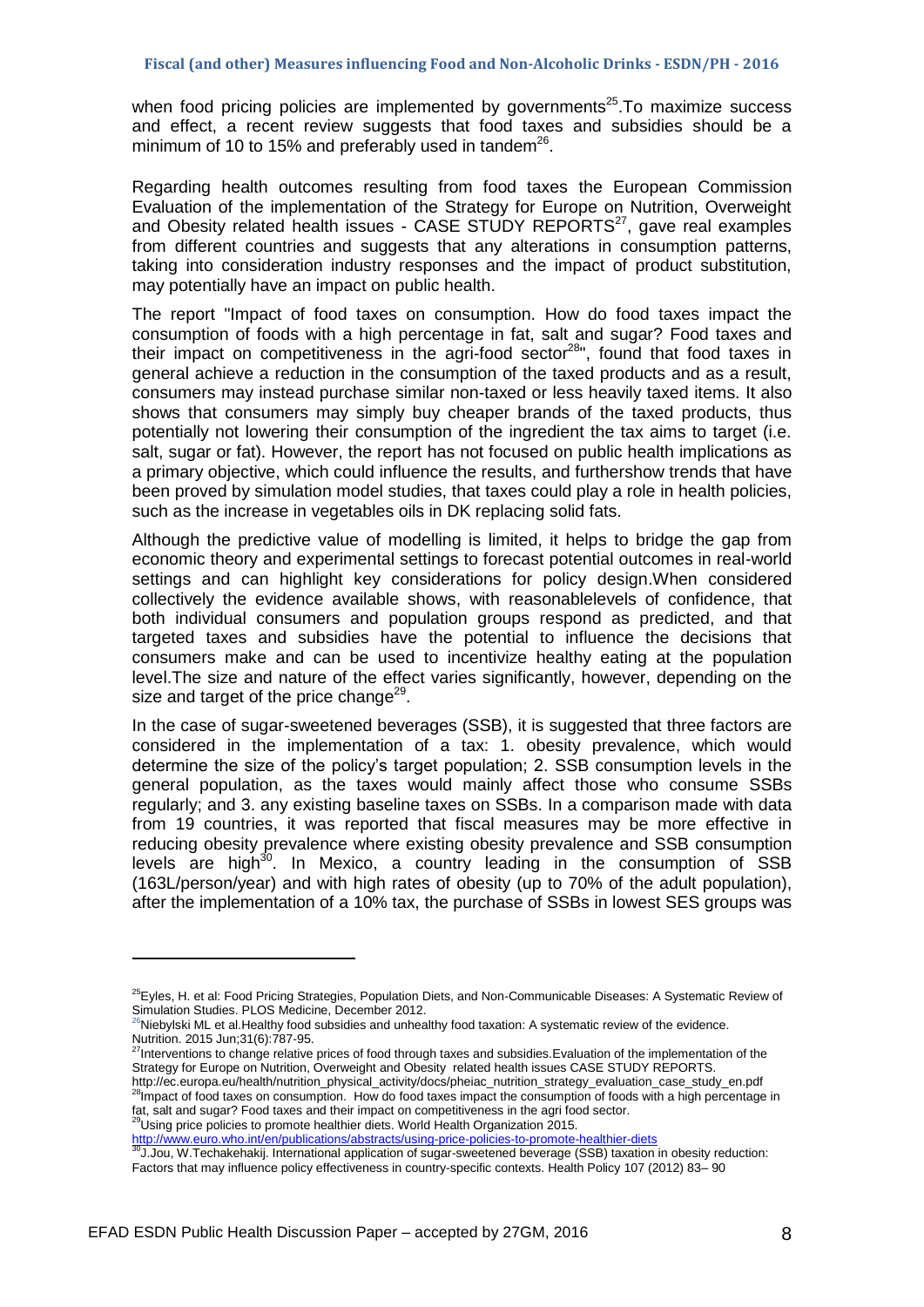reduced by an average of 9% and17% in December 2014, just one year after. The average decline in total population purchasing was  $6\%^{31}$ .

Despite the evidence for interventions that improve the quality of people's diets through taxes on foods high in salt, sugar and fat, actions may need to be designed carefully to avoid undesirable substitution effects – for instance, by coupling them with subsidies targeting healthy food and drinks<sup>32</sup>.

#### <span id="page-8-0"></span>**Low income groups**

It is recognised that there is an increasinghealth inequality among the European population with widening social and economic gaps. In fact, obesity and NCDs are clearly linked to economic and social inequality: in the UK, people with lower incomes are 2.5 times more likely to have diabetes<sup>33</sup>, whilst in Spain childhood obesity rate is 11.4 points higher in families with lower incomes $^{34}$ .

The easy access and affordability of high energy-dense foods in combination with lower availability and higher prices of fruit and vegetables, fish and lean meats, could be determining factors in the increasingglobal prevalence of obesityespecially in lower income groups. This is an unfair situation with the most disadvantaged groups unable to adopt healthy eating patterns promoted by public health<sup>35</sup>.

There is strong evidence emphasising the relationship between diet quality and food prices, where cheaper foods are associated with a diet of poorer quality<sup>36</sup>. The low socioeconomic (SES) groups would be affected by increasing food prices. Food price is a strong determinant of food choice, and an increase in prices could result in consumers purchasing less expensive but also less healthy diets $37, 38$ , thus increasing difficulties in accessing healthy diets<sup>39</sup>. Measures targeting lowSES groups could have an important impact on reducing health inequalities, since increasing pricing of unhealthy foods could reduce access and consumption and if this policy was complimented by subsidies on healthier foods overall diet quality may increase.

An important issue for policy makers to consider is the likely effect of a tax on poorer consumers. Taxes on foods high in salt, sugar and fat are consistently cost saving, but tend to be regressive<sup>40</sup> (affects more to people with lower incomes), since the poor spend a greater proportion of their income on food, and in particular on unhealthy cheaper food. While the available evidence suggests that this is indeed the case to

.

<sup>34</sup>[http://www.aesan.mspsi.gob.es/AESAN/web/notas\\_prensa/estudio\\_aladino.shtml](http://www.aesan.mspsi.gob.es/AESAN/web/notas_prensa/estudio_aladino.shtml)

countries. Eur J Health Econ December 2013.

Griffith R, O'Connell M and Smith K.Food expenditure and nutritional quality over the Great Recession. Institute for Fiscal Studies. 2013. http://www.ifs.org.uk/bns/bn143.pd

<sup>38</sup>Impact of food taxes on consumption. How do food taxes impact the consumption of foods with a high percentage in fat, salt and sugar? Food taxes and their impact on competitiveness in the agri food sector.

<u>[http://ec.europa.eu/enterprise/newsroom/cf/itemdetail.cfm?item\\_id=7668&tpa=0&tk=&lang=en](http://ec.europa.eu/enterprise/newsroom/cf/itemdetail.cfm?item_id=7668&tpa=0&tk=&lang=en)</u><br><sup>39</sup>World Heart Federation factsheet (2013) Global dietary changes threaten health. <u>http://www.world-hear</u>t-

<u>[federation.org/fileadmin/user\\_upload/children/documents/factsheets/Factsheet\\_Unhealthy\\_diet.pdf](http://www.world-heart-federation.org/fileadmin/user_upload/children/documents/factsheets/Factsheet_Unhealthy_diet.pdf)</u><br><sup>40</sup>Promoting Health, Preventing Disease The Economic Case. The European Observatory on Health Systems and Policies.Executive summary 2015. [http://www.euro.who.int/\\_\\_data/assets/pdf\\_file/0006/283695/Promoting-Health-](http://www.euro.who.int/__data/assets/pdf_file/0006/283695/Promoting-Health-Preventing-Disease-Economic-Case-Executive-Summary.pdf?ua=1)[Preventing-Disease-Economic-Case-Executive-Summary.pdf?ua=1](http://www.euro.who.int/__data/assets/pdf_file/0006/283695/Promoting-Health-Preventing-Disease-Economic-Case-Executive-Summary.pdf?ua=1)

<sup>&</sup>lt;sup>31</sup>REDUCTION IN CONSUMPTION OF TAXED BEVERAGES AFTER THE EIMPLEMENTATION OF THE TAX IN MEXICO.<http://www.insp.mx/epppo/blog/3666-reduccion-consumo-bebidas.html> //

<http://uncfoodresearchprogram.web.unc.edu/822/><br><sup>32</sup> Dreat at increase of the search program.web.unc.edu/822/

<sup>32</sup> Promoting Health, Preventing Disease The Economic Case. The European Observatory on Health Systems and Policies.Executive summary 2015. http://www.euro.who.int/ data/assets/pdf file/0006/283695/Promoting-Health-

<sup>&</sup>lt;u>[Preventing-Disease-Economic-Case-Executive-Summary.pdf?ua=1](http://www.euro.who.int/__data/assets/pdf_file/0006/283695/Promoting-Health-Preventing-Disease-Economic-Case-Executive-Summary.pdf?ua=1)</u><br><sup>33</sup>MG Marmot et al., "Fair Society, Healthy Lives: Strategic Review of Health Inequalities in England Post-2010" (2010<u>)..</u> http://tinyurl.com/cgt2cxv.

<sup>35</sup>A. Drewnowski, "Obesity and the Food Environment: Dietary Energy Density and Diet Costs," American Journal of Preventive Medicine 27, no. 3 (2004): 154–162.<br><sup>36</sup>Devaux M. et al. Income-related inequalities and inequities in health care services utilisation in 18 selected OECD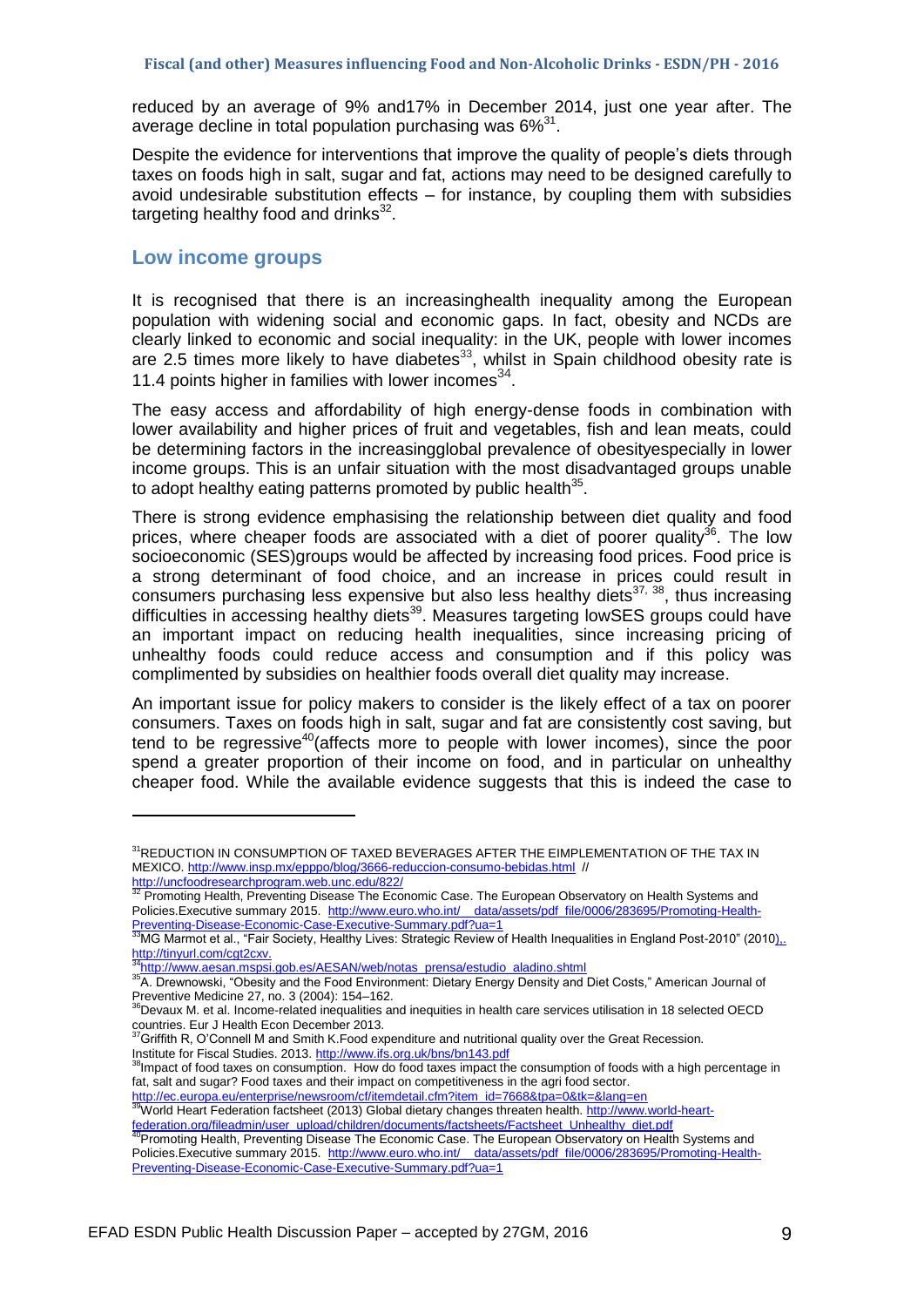some extent, the relatively greater financial impact on the poor, and the subsequent expected reduction of the consumption of the taxed products, actually means that such taxes are likely to have a disproportionately higher positive health impact on these groups $41$ .

Evidence from tobacco and alcohol taxation shows that health gains among poorer groups are higher because the health impacts of smoking and excess drinking affect these groups disproportionately. In the same way, health-related food taxes are likely to yield progressive health gains because people on lower incomes generally consume poorer diets and suffer higher rates of diet-related disease<sup>42</sup>. This point of view is shared byOECD in a report which found that fiscal measures are the only intervention producing consistently larger health gains in lowsocioeconomicgroups<sup>43</sup>.

Recent interest has focused on vouchers for low-income consumers.Revenue collected from taxes on unhealthy foods and drinks could be used to expand such initiatives. In the United Kingdom, "Healthy Start" is explicitly targeted at improving nutritional habits in disadvantaged households with young children, whose parents or guardians receive free vouchers that can be swapped for healthy foods or free vitamin supplements. A similar scheme supporting children's nutrition in disadvantaged families has existed in Poland since 2005. In the United States, the Women, Infants, and Children program was started in 1974 and provides supplemental foods designed to meet the special nutritional needs of low-income pregnant women, postpartum women, infants, and children up to 5 years of age who are at nutritional risk. The program has been evaluated extensively and shown to be highly cost-effective in protecting or improving the health and nutritional status of target subjects $44$ .

## <span id="page-9-0"></span>**Food and Drink prices and availability**

Access to healthy foods and drinks not only depends on their physical availability at the place of purchase or consumption, but also on the affordability of a product. Fiscal measures are very sensitive tools to act on consumption, especially when price increases of some foods are combined with the reduction of those that are healthier alternatives.

Industry studies, have reported a 7.8% decrease in sales in response to a 6.8% rise in prices and a 14.6% sales decrease when price rises by 12%<sup>45</sup>. It is estimated that a penny-per-ounce excise tax on soft drinks causes a 15–20% decrease in the amount consumed. This translates to a 10% net decrease in energyconsumption, or 20 kcal per day for a daily consumer<sup>46</sup>.

The decline in prices in certain foods has a direct effect on its purchase, especially in populations with lower income. It is estimated that a 1% reduction in the price of fruit and vegetable could increase its consumption byhalf a portion daily.It has been calculated that an additional half a portion of fruit per day in the US population would

<sup>44</sup> USDA Food and Nutrition Service. How WIC Helps. 2009; Available at:

<sup>&</sup>lt;sup>41</sup> Alemanno, A. and Carreño, I.: Fat taxes in the EU between fiscal austerity and the fight against obesity. European Journal of Risk Regulation, 4/2011<br><sup>42</sup>What is the role of health-related food duties? A report of a National Heart Forum meeting held on 29 June 2012

<sup>43</sup>Sassi, F.: Obesity and the Economics of Prevention: Fit not Fat. OECD, 2010, p. 206

<sup>&</sup>lt;u>http://www.fns.usda.gov/wic/aboutwic/howwichelps.htm#diet%20outcomes</u>.<br><sup>45</sup> Brownell KD, Frieden TR. Ounces of prevention—the public policy case for taxes on sugared beverages. The New England Journal of Medicine 2009;360:1805.

Brownell KD, Farley T, Willett WC, Popkin BM, Chaloupka FJ, Thompson JW, et al. The public health and economic benefits of taxing sugar-sweetened beverages.The New England Journal of Medicine 2009.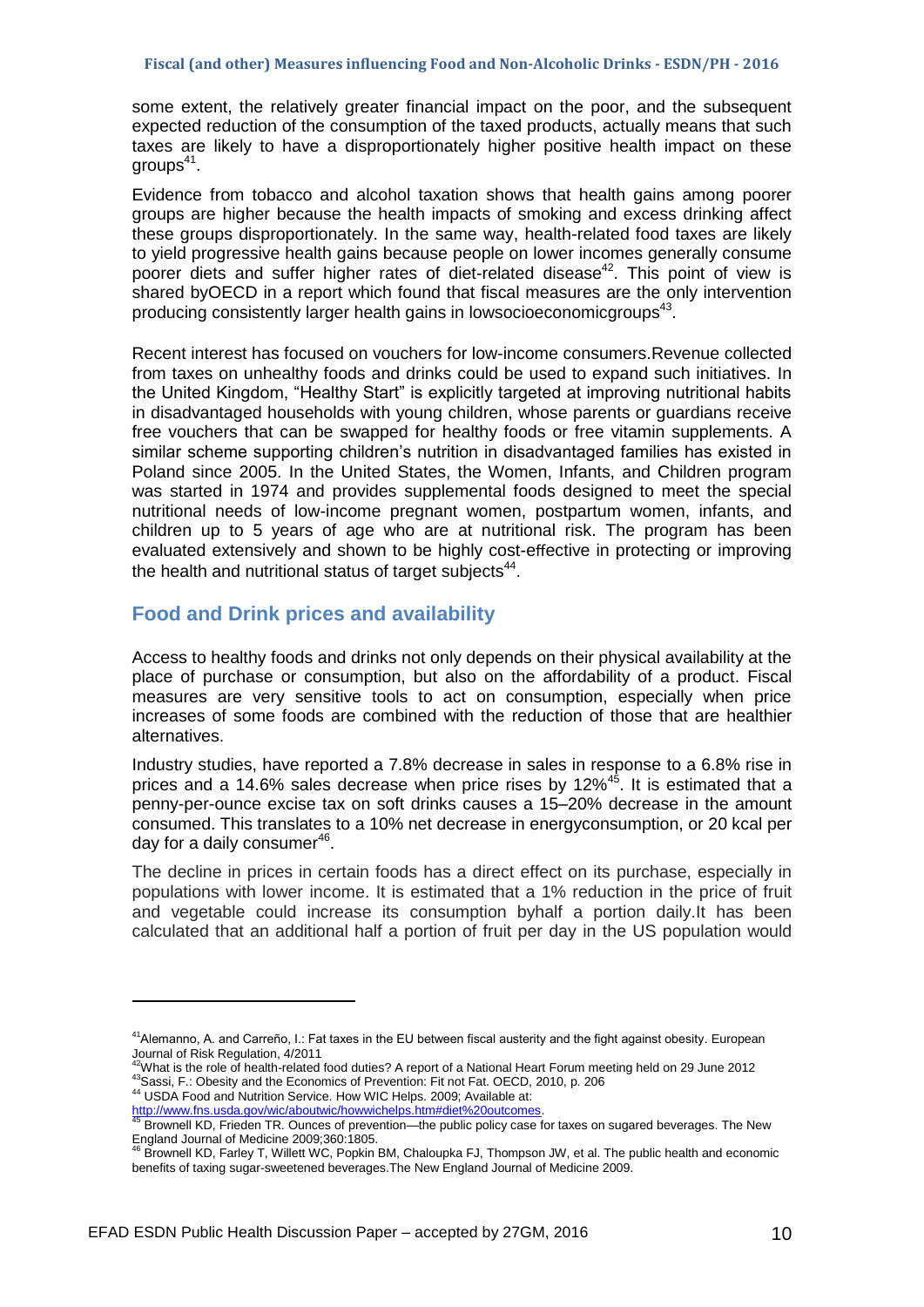#### **Fiscal (and other) Measures influencing Food and Non-Alcoholic Drinks - ESDN/PH - 2016**

reduce up to 7,000 cases of coronary heart disease and 3,000 strokes per year, with health savings of about  $$ 1.5$  billon<sup>47</sup>.

#### <span id="page-10-0"></span>**Substitution**

In the case of a decline in demand, consumers may move to cheaper versions of the taxed product (brand substitution*),* to non-taxed products or to less heavily taxed products (product substitution). Substitution to products outside the product category upon which the tax is levied has been identified but remains hard to evaluate:

- Product substitution occurs where less-taxed or non-taxed substitutes are readily available. Tax design, in terms of the scope of products on which the tax is levied, therefore greatly influences consumer product preferences;

- Brand substitution in the form of moving to cheaper brands is found to occur, more so in product categories where the brand of the product is less connected to the perceived taste of the product<sup>48</sup>. An increase in the intake of high-fat milk and fruit juices have been suggested as a result of decreased SSB consumption in the event of a 20% tax on SSBs<sup>49</sup>. But in the case of Mexico SSB taxation, the substitution was mainly of plain water<sup>50</sup>.

To ensure that either product or brand substitution does not reduced the desired effects of any fiscal measures introduced, it is important that these measures are complimented by on-going nutrition education.

## <span id="page-10-1"></span>**Current EU Case Studies**

The fat taxes impact assessment of the Hungarian Public Health Product Tax (NETA or crisps tax affecting sugar-sweetened beverages, energy drinks, confectionery, salted snacks, condiments, flavoured alcohol and fruit jams) was published in March 2013<sup>e</sup> and concludes that the tax has achieved its public health aims, as: (1) the supply and sales of products containing ingredient(s) proved to be harmful to health decreased; (2) The population reduced the consumption of products containing ingredient(s) proved to be harmful to health; and (3) The decrease in the consumption of "unhealthy" food was not only caused by the price increase, but also by positive changes in the population's attitude. The revenues between January 2013 and December 2013 were €61.5 million.

A health and financial impact assessment of NETA was conducted with the support of the WHO Regional Office for Europe in 2013. According to this impact assessment, sales of products subject to the public health tax have fallen by 27%, with a 20–35% decrease in consumption observed. An additional benefit observed has been the response of manufacturers in removing entirely, or substantially reducing, the taxed ingredient in their products through reformulation.<sup>51</sup>

<sup>&</sup>lt;sup>47</sup>Sean B. Cash, David L. Sunding, and David Zilberman, "Fat Taxes and Thin Subsidies: Prices, Diet, and Health Outcomes,‖ Food Economics - ActaAgriculturaeScandinavica, Section C 2, no. 3–4 (2005): 167–174. http://www.ualberta.ca/~scash/thinsubsidy.pdf

<sup>&</sup>lt;sup>3</sup>Eyles, H. et al: Food Pricing Strategies, Population Diets, and Non-Communicable Diseases: A Systematic Review of

Simulation Studies. PLOS Medicine, December 2012.<br><sup>49</sup>Dharmasena S, Capps O. Intended and unintended consequences of a proposed national tax on sugar-sweetened beverages to combat the U.S. obesity problem. Health Economics 2011.

<sup>50</sup>REDUCTION IN CONSUMPTION OF TAXED BEVERAGES AFTER THE EIMPLEMENTATION OF THE TAX IN MEXICO.<http://www.insp.mx/epppo/blog/3666-reduccion-consumo-bebidas.html>

<sup>//</sup>http://uncfoodresearchprogram.web.unc.edu/822/<br><sup>51</sup>Interventions to change relative prices of food through taxes and subsidies.Evaluation of the implementation of the Strategy for Europe on Nutrition, Overweight and Obesity related health issues CASE STUDY REPORTS. [http://ec.europa.eu/health/nutrition\\_physical\\_activity/docs/pheiac\\_nutrition\\_strategy\\_evaluation\\_case\\_study\\_en.pdf](http://ec.europa.eu/health/nutrition_physical_activity/docs/pheiac_nutrition_strategy_evaluation_case_study_en.pdf)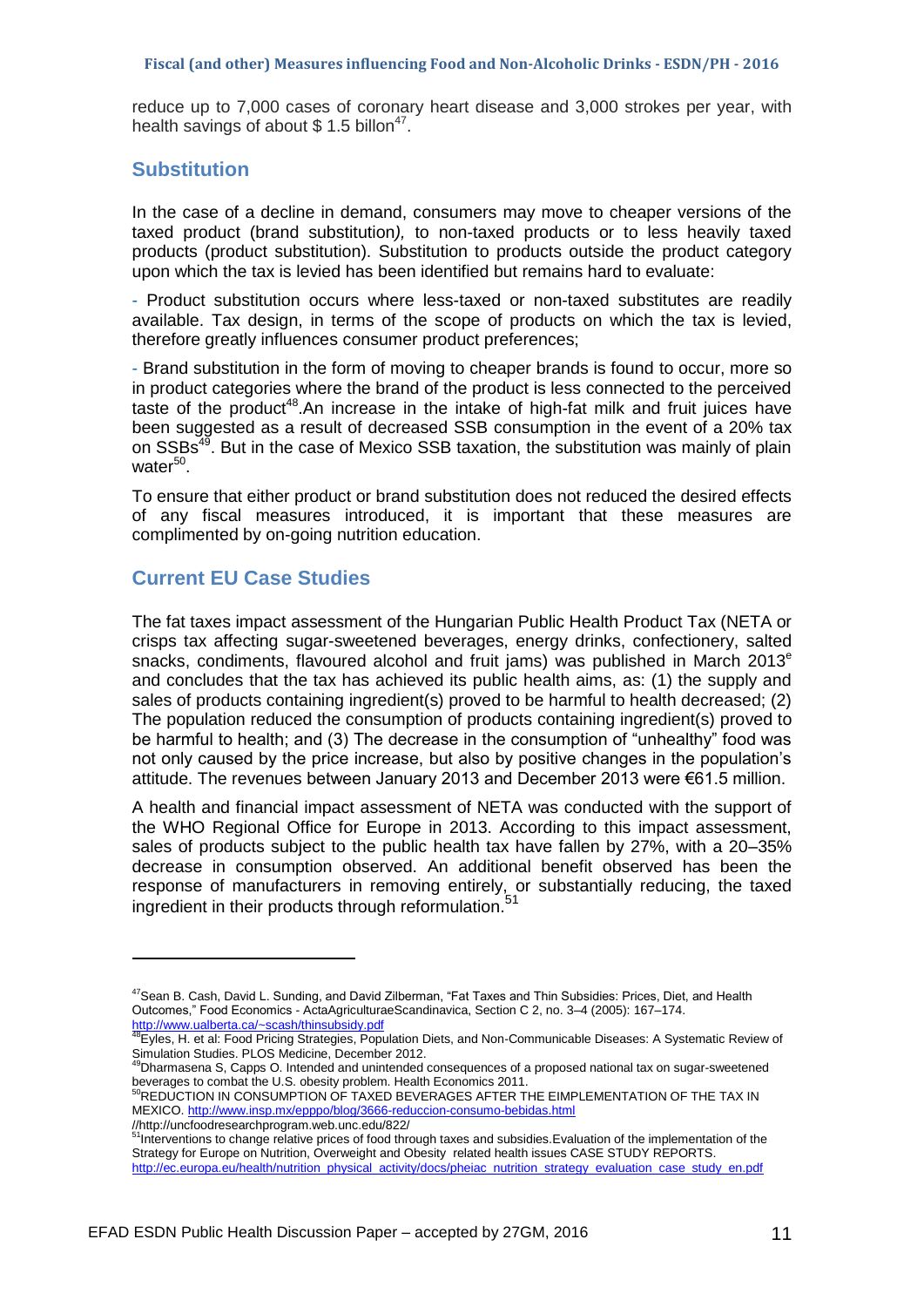#### **Fiscal (and other) Measures influencing Food and Non-Alcoholic Drinks - ESDN/PH - 2016**

Danish tax on saturated fat, although currently abandoned, resulted in decreased consumption of the taxed products and increased consumption of lesser-taxed product substitutes (lower in fat) such as olive oil and vegetable oil and the consumption of total fats decreased by between 10 and 15%. Between November 2011 and August 2012, the tax on saturated fats raised around  $\epsilon$ 134 million in revenue<sup>52</sup>. The evidence base is not sufficient to arrive at a definitive judgment of whether food taxes work or not. The Danish experience obviously casts doubts over whether such taxes work, but it also needs to be kept in mind that it was only in effect for one year. Direct impact of nonharmonised national food taxes on consumption is uncertain, although there is agreement that the consumption of certain tax levied products has dropped.

In Finland, taxes on confectionery, ice cream and chocolate and soft drinks, has led to a reduced consumption of confectionery and ice cream, but it is not clear how much consumers have lowered their overall consumption of sweet and sugary products due to increased consumption in a number of substitute products that are not liable to taxation. In 2011 the revenues were €134 million (€35 million from non-alcoholic beverages, plus €100 million from sweets and ice-cream). In 2012 this increased to €197 million, exceeding revenue forecasts.

Food taxes on only carbonated soft drinks seems to result in product substitution to other high sugar drinks such as energy drinks and flavoured waters, or to diet varieties of carbonated soft drinks. Food taxes on the full sugar-sweetened beverage category (including 'light drinks') result in substitution to juice, milk and diet varieties but are less effective overall in reducing consumption of the taxed products. This is because diet and low calorie substitutes are also taxed and do not become relatively more attractive substitutes.

In France, tax on sugar- and artificially-sweetened beverages, was adopted in 2011. The tax generates revenues of almost €280 million per year and its alignment with the goals of reducing overweight and obesity have been noted, particularly with regard to childhood and adolescent obesity. Sugar-sweetened beverage sales have decreased by 3.3% due the tax.

## <span id="page-11-0"></span>**Subsidies**

<u>.</u>

Whilst there have been significant developments in a number of EU countries on the issue of taxes, in particular on "fat and sugar taxes", there is considerably less movement on subsidies for healthy eating programs or healthy food price reduction. Simulations of subsidies for healthy foods and nutrients are fewer than those of taxations, although there is some evidence that subsidies tend to be more effective (and cost-effective) than taxes<sup>12</sup>. One of the most relevant is the School Fruit Scheme. "The available evidence suggests that these do work in terms of increasing short-term consumption. However, some doubts remain regarding the longer-term effects". There are indications that the design of such programmes (in terms of the frequency and types of products distributed, and perhaps most importantly, accompanying educational measures) is a key determinant of this, and need to be defined taking into account the national / regional context and the characteristics of the target group(s).

Evidence from Norway (where a free school fruit programme had been operating before the introduction of the European School Fruit Scheme) has demonstrated that a

<sup>&</sup>lt;sup>52</sup>Indtægtslisterfo2012 [Tax revenue for 2012] Copenhagen: Ministry of Taxation; 2012 <http://89.233.45.21/skatteomraadet/talogstatistik/menu/9571.html> .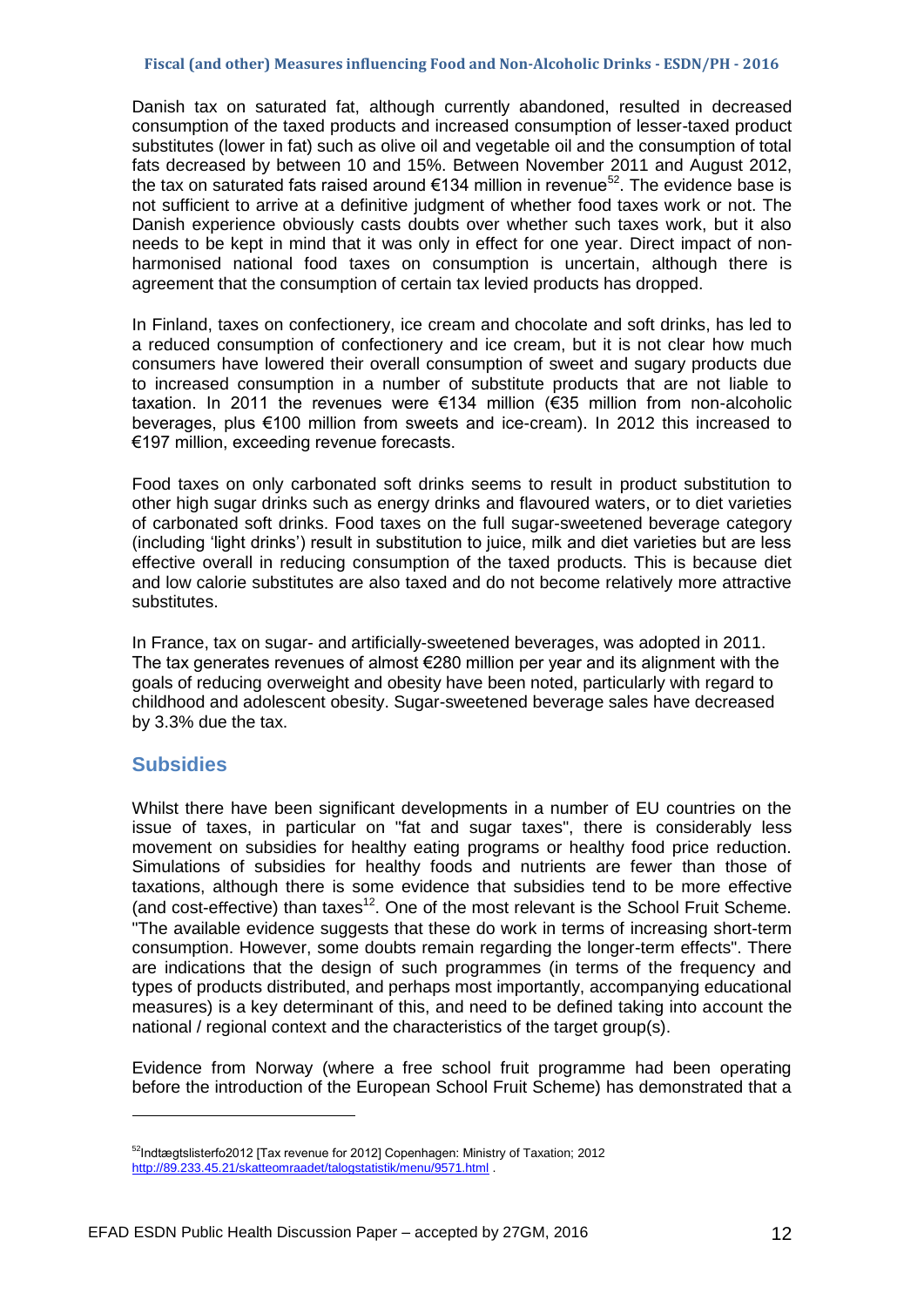free school fruit programme resulted in a statistically significant decrease in the consumption of unhealthy snacks<sup>53</sup>.

Lower fruit and vegetable prices have been associated with lower body weight outcomes among both low-income children and adults suggesting that subsidies that would reduce the cost of fruits and vegetables for lower-socioeconomic populations may be effective in reducing obesity<sup>54</sup>.

But some simulation studies <sup>55</sup> show that subsidies may also lead to an increase in intakes of unhealthy nutrients, generated by the income effect, as budget saved from subsidies can be allocated to unhealthy foods.

## <span id="page-12-0"></span>**Reformulation**

The levied taxes could motivate industry to product reformulation. This could also occur if under the Regulation 1924/2006 nutrient profiles were established<sup>56</sup> or were applied using models as suggested by WHO, which describes a regional nutrient profile model for use and adaptation by Member States of the WHO European Region when developing policies to restrict food marketing to children<sup>57</sup>.

Product reformulation is more likely where the design of the tax is based on the level of certain ingredients (sugar, salt etc.) in the final product. As such, a specific tax provides a stronger incentive (compared to an ad valorem tax) to reformulate products as manufacturers may be able to lower the impact a tax has on their cost by reducing or removing the taxed ingredient.Currently, we don't know how fiscal interventions will affect the choices made by food producers, manufacturers and retailers about the inputs they use and the outputs they produce and more research is required in this area to explore the addedpotential of fiscal measures to promote healthier diets $58$ .

## <span id="page-12-1"></span>**Marketing**

.

Excessive and continuous exposure to advertising and aggressive marketing strategies, especially those focused on food prices can lead to excessiveenergyintake. Regulating this kind of strategy when it is based on promoting the consumption of a foodstuff rich in free sugars, salt or saturated fat, would be another way to reduce the desirability of unhealthy foods. No measures have been implemented in Europe to restrict advertising to adults in general or to specific vulnerable adult population groups. However, food-advertising regulations have been commonly used to protect minors through restrictions on the timing and the content of television advertising to children. Outside Europe, the Quebec ban on advertising to children (dating back to 1980) is especially interesting from an evaluation perspective: it constitutes an ideal natural

<sup>53</sup> Øverby NC, Klepp K, Bere E. Introduction of a school fruit program is associated with reduced frequency of consumption of unhealthy snacks. Am J ClinNutr. 2012;96:1100–3.<br><sup>54</sup>LM Powell et al. Assessing the Potential Effectiveness of Food and Beverage Taxes and Subsidies for Improving

Public Health: A Systematic Review of Prices, Demand and Body Weight Outcomes. Obes Rev. 2013 February ; 14(2):

<sup>110–128.</sup> <sup>55</sup> Nordstrom J, Thunstrom L. The impact of tax reforms designed to encourage healthier grain consumption. J Health

Econ. 2009;28:622–634. <sup>56</sup> WORKING DOCUMENT ON THE SETTING OF NUTRIENT PROFILES Preliminary draft Legal proposal 13/02/2009 [http://aesan.msssi.gob.es/AESAN/docs/docs/cadena\\_alimentaria/gestion\\_de\\_aspectos\\_nutricionales/perfiles\\_nutriciona](http://aesan.msssi.gob.es/AESAN/docs/docs/cadena_alimentaria/gestion_de_aspectos_nutricionales/perfiles_nutricionales.pdf) [les.pdf](http://aesan.msssi.gob.es/AESAN/docs/docs/cadena_alimentaria/gestion_de_aspectos_nutricionales/perfiles_nutricionales.pdf)

**WHO Regional Office for Europe nutrient profile model** 

[http://www.euro.who.int/\\_\\_data/assets/pdf\\_file/0005/270716/Nutrient-Prof](http://www.euro.who.int/__data/assets/pdf_file/0005/270716/Nutrient-Prof)

 $3$  Hawkes C. Food taxes: what type of evidence is available to inform policy development? Nutrition Bulletin, 2012, 37: 51–56